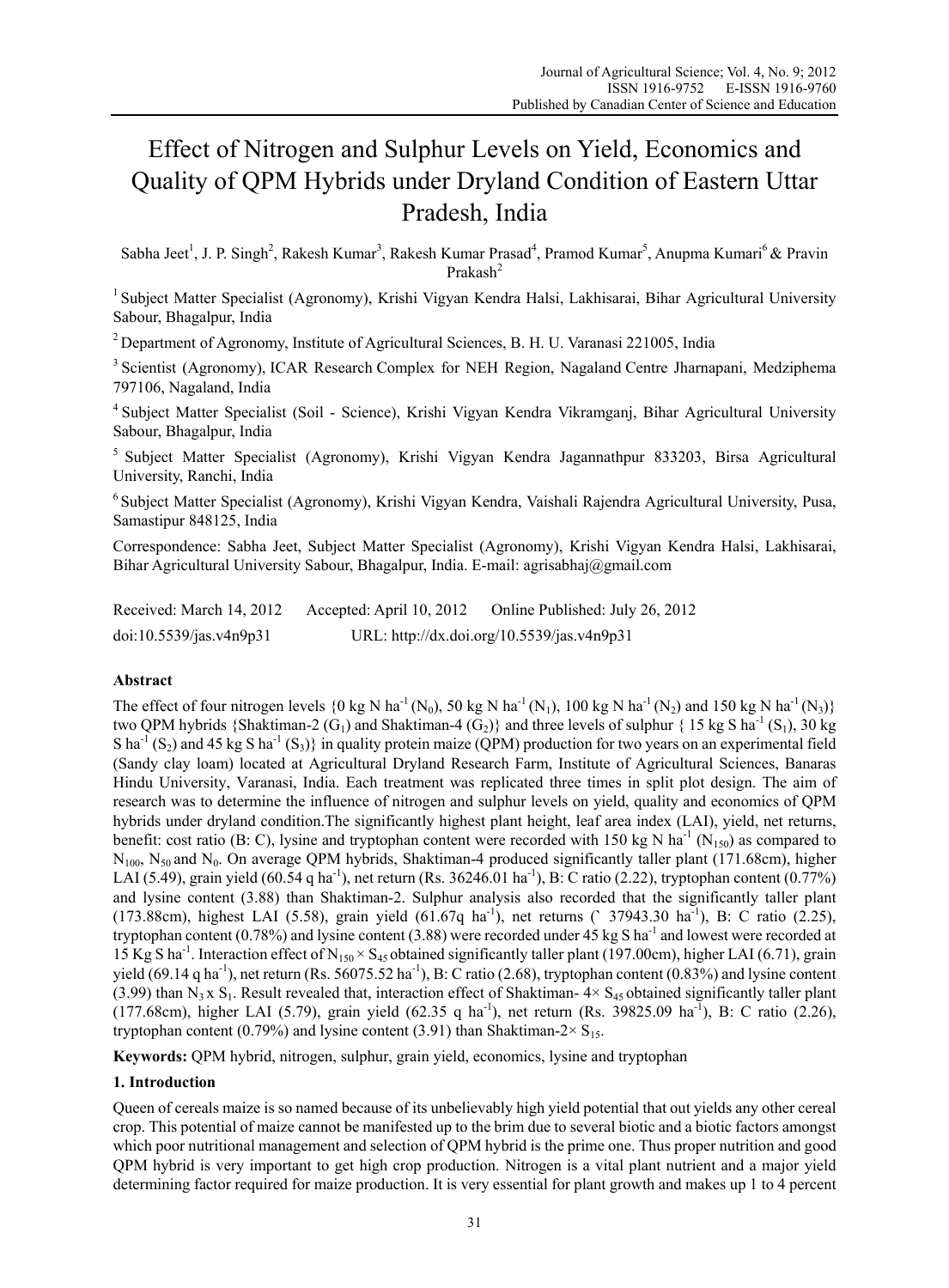of dry matter of the plants. Nitrogen is a component of protein and nucleic acids and when nitrogen is sub-optimal, growth is reduced. Its availability in sufficient quantity throughout the growing season is essential for optimum maize growth. It is also characteristic constituent element of proteins and also an integral component of many other compounds essential for plant growth processes including chlorophyll and many enzymes (Onasanya et al., 2009). Sulphur nutrition help the plants to perform many physiological functions like synthesis of sulphur containing amino acids namely, cystein, cystine, methionine etc. Synthesis of protein occurs in to leaves, hence sulphur deficiency leads chlorosis in younger leaves. The concentration of sulphur in vegetative tissue usually ranges 0.2-0.5% on the dry weight basis. Thus, plant a requirement for available sulphur is mainly responsible for nitrogen availability, hence with increasing rate of sulphur the availability and uptake of N is increased (Mehta et al., 2005). Important of protein quality of cereals by genetic modifications or agronomic intervention is a potentially use full means of preventing and alleviating protein malnutrition in young children. Corn (*Zea mays* L.), which is the third ranking food crop in the world, is a major source of protein for many pre-school children in central and South America and elsewhere. *Opaque*2 maize, which is higher in lysine and tryptophan and lower in leucine than in common maize has been successfully as the only source of protein for pre-school children in several countries (Lucia et al., 1976). The concentration of lysine and tryptophan, essential limiting amino acids in maize, was determined for both QPM hybrids. In India,  $2/3<sup>rd</sup>$  of total cultivated land is rainfed which contributes about 44% of the country food requirement. In such areas crop production become relatively difficult due to irregular weather conditions, degraded soil having low inherent fertility. Rice- wheat and Maize-wheat is the traditional cropping sequence in rainfed areas of India. The yield of crops in rainfed areas remains stagnant due to water stress and seasonal agricultural drought owing to low and erratic rainfall, high runoff water losses and high evaporation. These soils are light in texture, infertile and deficient in nitrogen, phosphorus and sulphur (Sharma *et al*., 2011). In view of the above present investigation was aim to determine effect of nitrogen and sulphur on grain yield, economics and quality of quality protein maize (QPM) QPM hybrids under dryland conditions.

# **2. Materials and Methods**

# *2.1 Experimental Site, Climate and Soil*

The experiment was conducted at Dryland Agriculture Research Farm, Institute of Agricultural Sciences, Banaras Hindu University, Varanasi, India, during 2009-2010 and 2010-2011 under dryland conditions. It is located on 25<sup>0</sup> 18' N latitude,  $83^{\circ}$  3<sup>'</sup> E longitude and at altitude of 141.3 meters above mean sea level in the Northern Gangetic alluvial plains of India. The soil was sandy clay loam (Course sand 7.59%, Fine sand 50.50%, Silt 23.45% and clay18.25%) in texture having pH 7.6, EC 0.61 dSm<sup>-1</sup>, organic carbon 0.35%, available nitrogen 183.0 kg ha<sup>-1</sup>, available P<sub>2</sub>O<sub>5</sub> 21.02 kg ha<sup>-1</sup>, available K<sub>2</sub>O 228.00 kg ha<sup>-1</sup> and available S 14.32 kg ha<sup>-1</sup> followed by cool to warm weather period from December to June. The total rainfall received during crop period June, 2009 to December, 2009 and June, 2010 to December, 2010 was 484.2 mm and 722.00 mm, respectively.

# *2.2 Experimental Details*

The experiment was conducted in split plot design replicated three times with four nitrogen levels  $[0 \text{ kg ha}^{-1} (\text{N}_0), 50]$ kg ha<sup>-1</sup> (N<sub>1</sub>), 100 kg ha<sup>-1</sup> (N<sub>2</sub>), 150 kg ha<sup>-1</sup> (N<sub>3</sub>)] in main plot treatments, two QPM hybrids [Shaktiman-2 (G<sub>1</sub>) and Shaktiman-4 (G<sub>2</sub>) and three sulphur levels [15 kg ha<sup>-1</sup> (S<sub>1</sub>), 30 kg ha<sup>-1</sup> (S<sub>2</sub>) and 45 kg ha<sup>-1</sup> (S<sub>3</sub>)] in sub plots. The dimensions of individual plot were 5.0 m  $\times$  3.60 m. The residual effect of these treatments was studies in next succeeding maize crop. Despite nitrogen and sulphur treatments a recommended dose of diammonium phosphate (60 kg ha<sup>-1</sup>) and Muriate of potash  $(40 \text{ kg ha}^{-1})$  were applied. Bed preparation was done with tractor drawn bed-maker-cum-planter. Distance of 67.5 cm between centre to centre of bed the bed size including  $37.5$  cm bed top and  $30$  cm furrow. One row bed<sup>-1</sup> of crop was sown. The spacing of 67.5 cm  $\times$  22 cm was maintained by thinning and gap filling. QPM hybrids involving opaque 2 *viz.*, Shaktiman-2 and Shaktiman-4 of full season maturity during *kharif* season were sown. Recommended seed rates of QPM 25 kg ha<sup>-1</sup> were sown. Seed was treated with capton @ 3 g kg<sup>-1</sup> of seed before sowing to avoid the diseases problems.

# *2.3 Observations Recorded*

Height of the randomly selected and marked five plants was measured at 30 days interval and at harvest. The plant height was measured from the base of the plant to the tip of the upper most leaf. Periodic leaf area of two randomly selected plants was measured with the help of Delta-T Image Analyzer at 30 days interval. From leaf area values the leaf area index was calculated as described by Radford (1967). LAI was calculated by dividing Leaf area  $\rm (cm^2)/$ land area covered by plant  $(cm<sup>2</sup>)$ . Estimation of tryptophan and lysine in defatted samples were estimated by the colorimetric methods as described by Hernandez and Bates (1969) and Villegas and Mertz (1971), respectively. Net return (Rs. ha<sup>-1</sup>) was calculated by deducted gross return (Rs. ha<sup>-1</sup>) to cost of cultivation (Rs. ha<sup>-1</sup>) while benefit: cost ratio was estimated by divided gross return (Rs.  $ha^{-1}$ ) to cost of cultivation (Rs.  $ha^{-1}$ ).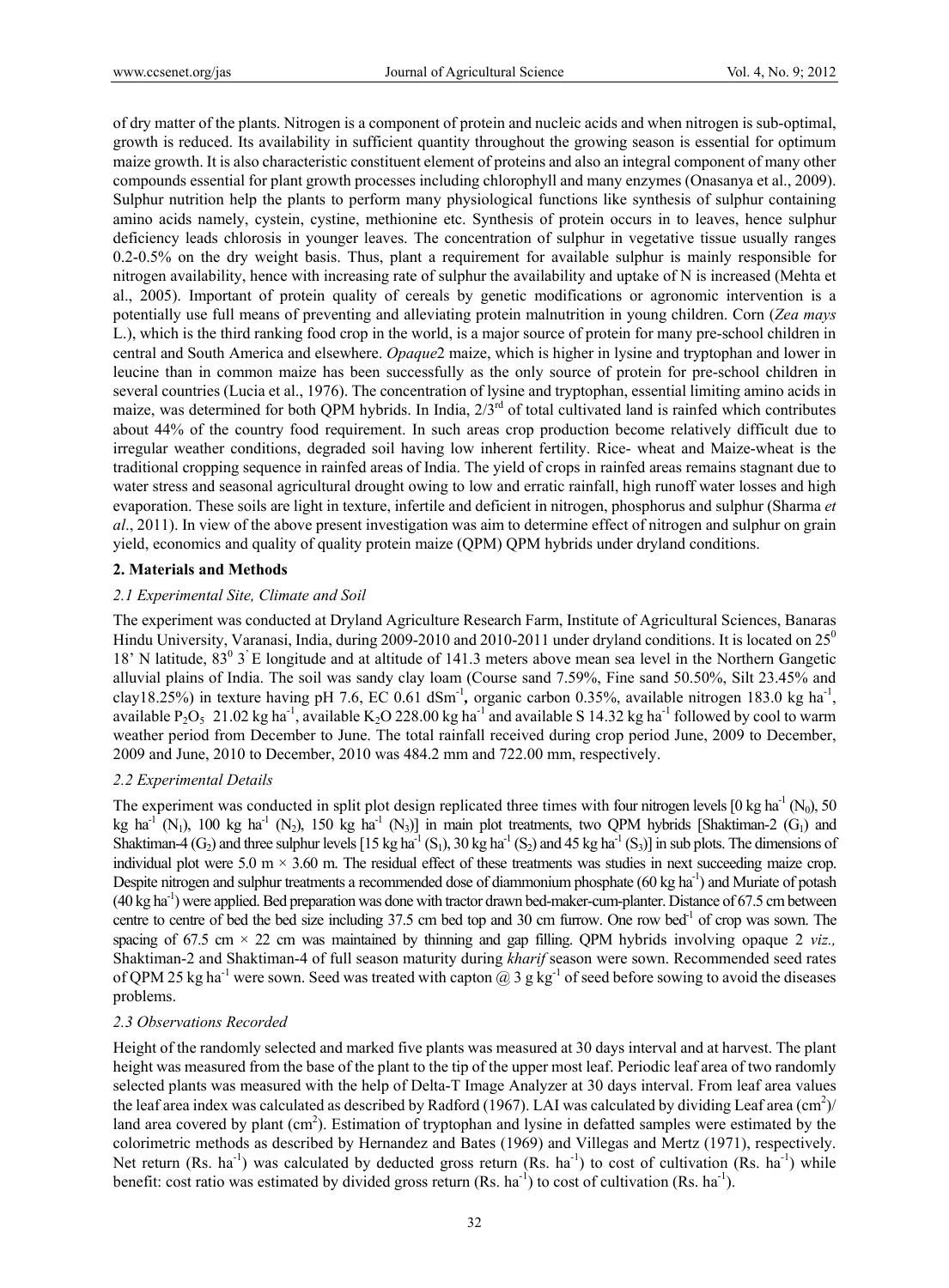#### *2.4 Statistical Analysis*

Statistical analysis was carried out to know the variance for different parameters. To test the significance, the experimental data collected on various aspects of the investigation on maize and soil were statistically analysed with the procedure described by Cochran & Cox (1967) and adopted by Cheema and Singh (1991) in statistical package CPCS-1. All the comparisons were made at 5% level of significance.

# **3. Results and Discussion**

# *3.1 Growth*

Pooled data of 2 years showed that the nitrogen, QPM hybrids and sulphur levels had significant effect on growth. Plant height is a useful index of the developmental phases of the plant to give an idea about dry matter production leading to ultimate yield. The highest average plant height (191.62 cm) was recorded with 150 kg N ha<sup>-1</sup> (N<sub>3</sub>) which proved significantly superior over rest of treatments. The lowest plant height of 138.58 cm was recorded in N0 treatments (Figure 1). It may be owing to the beneficial effect of nitrogen for plant metabolism which affect physiological process of the crop and increase plant height. The greater residual uptake of nitrogen was also reported with the increase in the rates of nitrogen application leading to taller plant was reported by Lohry, (1990) and Gaur et al., (1992). Among the QPM hybrids Shaktiman-4 significantly improved plant height 171.68 cm than Shaktiman-2. QPM hybrid, Shaktiman-4 recorded 3.16% taller plant height over Shaktiman-2 (Figure 2). Among sulphur treatments,  $S_{45}$  treatments significantly recorded taller plant height followed by  $S_{30}$  and  $S_{15}$ , respectively. However, interaction of sulphur at same level of nitrogen on plant height was also observed significant. Treatment  $S_{45}$  x N<sub>150</sub> recorded taller plant height (197.0 cm) than  $S_{15}$  x N<sub>150</sub> but it was at par with  $S_{30}$  x N<sub>150</sub> (Figure 2). Application of 45 kg S ha<sup>-1</sup> produced taller plant height 6.38% over 15 kg S ha<sup>-1</sup>. Combined use of 150 kg N ha<sup>-1</sup> x 45 kg S ha<sup>-1</sup> recorded significantly taller plants over 150 kg N ha<sup>-1</sup>  $\times$  15 kg S ha<sup>-1</sup> (Figure 1). Similar results were observed by Sinha et al., (1995). Leaf area index (LAI) is an important plant index, determining the capacity of plants in trapping solar energy for photosynthesis.  $N_{150}$  observed significantly highest average mean of LAI followed by  $N_{100}$ ,  $N_{50}$  and  $N_0$ . Significantly more average mean of LAI was obtained under Shaktiman-4 treatment than Shaktiman- 4. S<sub>45</sub> x N<sub>150</sub> recorded more LAI (6.71) than S<sub>1</sub> x N<sub>3</sub> but it was found to be non significant with S<sub>30</sub>  $x N_{150}$  (Figure 3).



Figure 1. Effect of nitrogen and sulphur on plant height (cm) at harvesting of QPM hybrids (2 years average) where  $S_{1}= 15$  kg S ha<sup>-1</sup>,  $S_{2}= 30$  kg ha<sup>-1</sup>,  $S_{3}= 45$  kg ha<sup>-1</sup>, N<sub>0</sub>= 0 kg N ha<sup>-1</sup>, N<sub>1</sub>= 50 kg N ha<sup>-1</sup>, N<sub>2</sub>= 100 kg N ha<sup>-1</sup> and N<sub>3</sub>= 150 kg N ha-1. C.D. (*P*= 0.05) N=8.88 S= 7.33 S at N= 10.98



Figure 2. Effect of QPM hybrids and sulphur on plant height (cm) at harvesting (2 years average) where  $S_{1=}15$ kg S ha<sup>-1</sup>, S<sub>2</sub>= 30 kg ha<sup>-1</sup> and S<sub>3</sub>= 45 kg ha<sup>-1</sup>. C.D. (*P*= 0.05) G=4.11 S= 3.83 S at G= 8.93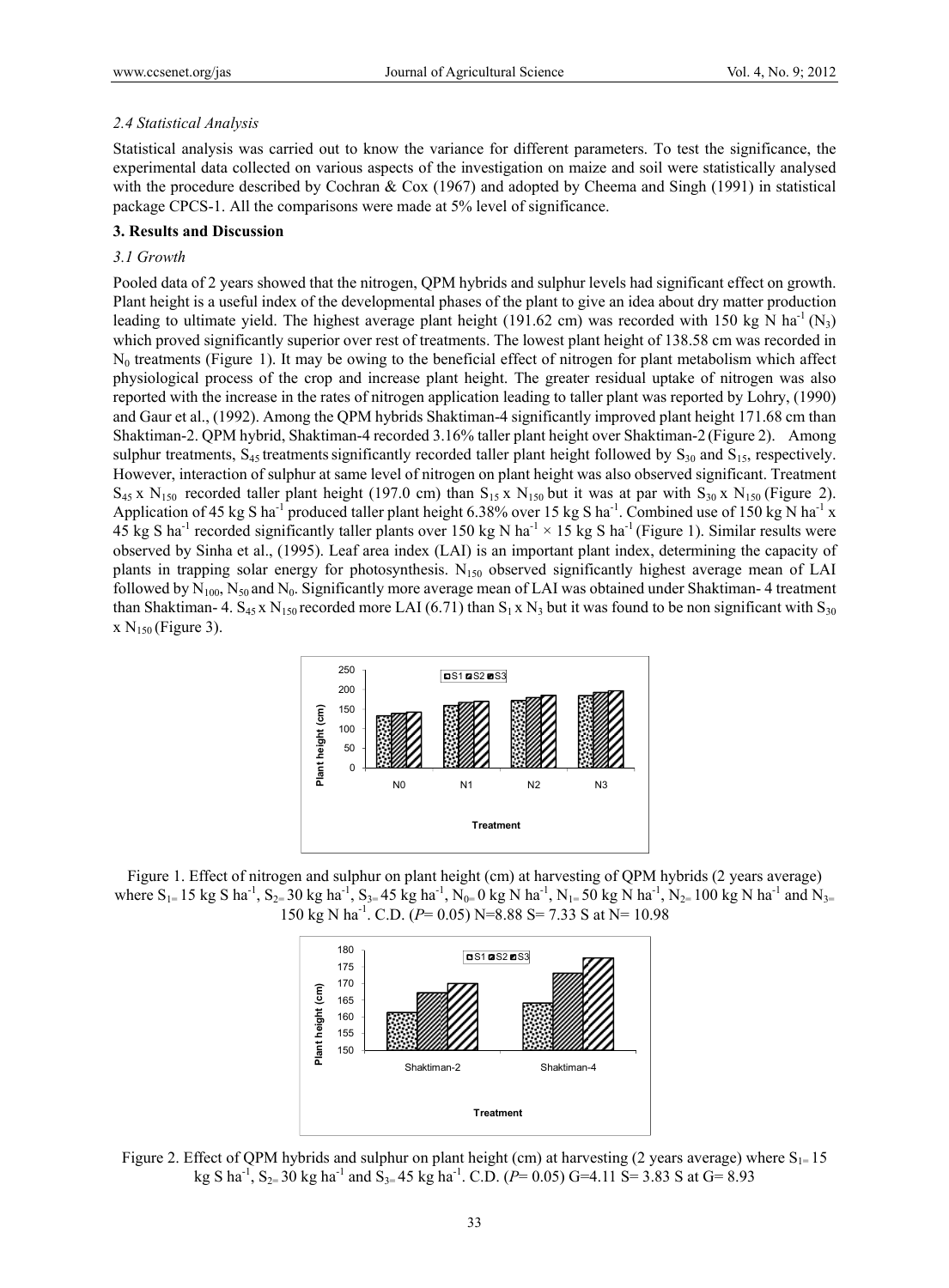

Figure 3. Effect of nitrogen and sulphur on leaf area index (LAI) at harvesting of QPM hybrids (2 years average) where S1= 15 kg S ha-1, S2= 30 kg ha-1, S3= 45 kg ha-1, N0= 0 kg N ha-1, N1= 50 kg N ha-1, N2= 100 kg N ha-1 and N3= 150 kg N ha-1. C.D. (P= 0.05) N=4.71 S= 0.42 S at N= 0.11



Figure 4. Effect of QPM hybrids and sulphur on leaf area index (LAI) at harvesting (2 years average) where S1= 15 kg S ha-1, S2= 30 kg ha-1 and S3= 45 kg ha-1. C.D. (P= 0.05) G=0.28 S= 0.42 S at G= 0.49

#### *3.2 Yield*

Pooled data of 2 years showed that the nitrogen, QPM hybrids and Sulphur levels had significant effect on grain yield. Grain yield of QPM hybrids was significantly affected by different nitrogen levels (Table 1). The highest average grain yield (67.3 q ha<sup>-1</sup>) was recorded under 150 kg N ha<sup>-1</sup> which proved significantly superior over rest of nitrogen treatments. The lowest grain yield of 5073 kg ha<sup>-1</sup> was recorded in  $N_0$  treatments. The magnitude of increase of grain yield was to be extent of 24.62% with the N<sub>150</sub> application over N<sub>0</sub> (Table 1). It may be owing to the beneficial effect of nitrogen for plant metabolism which affect physiological process of the crop and increase grain yield. Many researchers reported that a greater yield can be achieved with 150 kg N ha<sup>-1</sup> as compared to the rest of treatments. Abdel-Wahab et al*.,* (2008) reported that in maize production the highest yield has been obtained with 120 kg N fed<sup>-1</sup> than 60 and 90 kg N fed<sup>-1</sup> led to increase the grain yield by 174.77%, 103.70% and 141.12%, respectively over control. Maurya et al., (2005) also reported that highest grain yields (4644 kg ha<sup>-1</sup>) were obtained with the application of 150 kg N ha<sup>-1</sup>. The conformity of result of present investigation was also reported by Bhat et al., (2008) and Rana and Choudhary, (2006). Among the QPM hybrids Shaktiman-4 significantly improved grain yield of  $60.54$  q ha<sup>-1</sup> than Shaktiman-2 with grain yield of  $59.40$  q ha<sup>-1</sup>. Whereas, percent increase in grain yield of Shaktiman- 4, 2.04% higher than Shaktiman-2 (Table 2). Pixley and Bjarnason (2002) reported 13 per cent higher grain yield in hybrids than OPCS (Open pollinated cultivars) which obtained 9460 kg ha<sup>-1</sup> and 9240 kg ha<sup>-1</sup>, respectively. Upadhyay et al., (2008) recorded grain yield was significantly highest in 2 QPM hybrids (SO3 TLWQ-AB-01 and Obatampa) than the local check. Similar result also reported by Srivastava et al., (2005) and San Vicente et al., (2005). Sulphur treatments brought about significant effect on grain yield. Among sulphur treatments,  $45 \text{ kg S}$  ha<sup>-1</sup> significantly improved grain yield of 61.66 q ha<sup>-1</sup> followed by 30 kg S ha<sup>-1</sup> and 15 kg S ha<sup>-1</sup> with grain yield of 60.02 q ha<sup>-1</sup> and 58.23 q ha<sup>-1</sup>, respectively (Table 1). It may be owing to help the plants to perform many physiological functions and yield. Maurya et al., (2005) reported that in maize production the highest yield had been obtained with 45 kg S ha<sup>-1</sup>. The interaction effect of N x S and G x S on QPM hybrids in respect of yield was also significant. The significantly highest value of grain yield  $69.14$  q ha<sup>-1</sup> was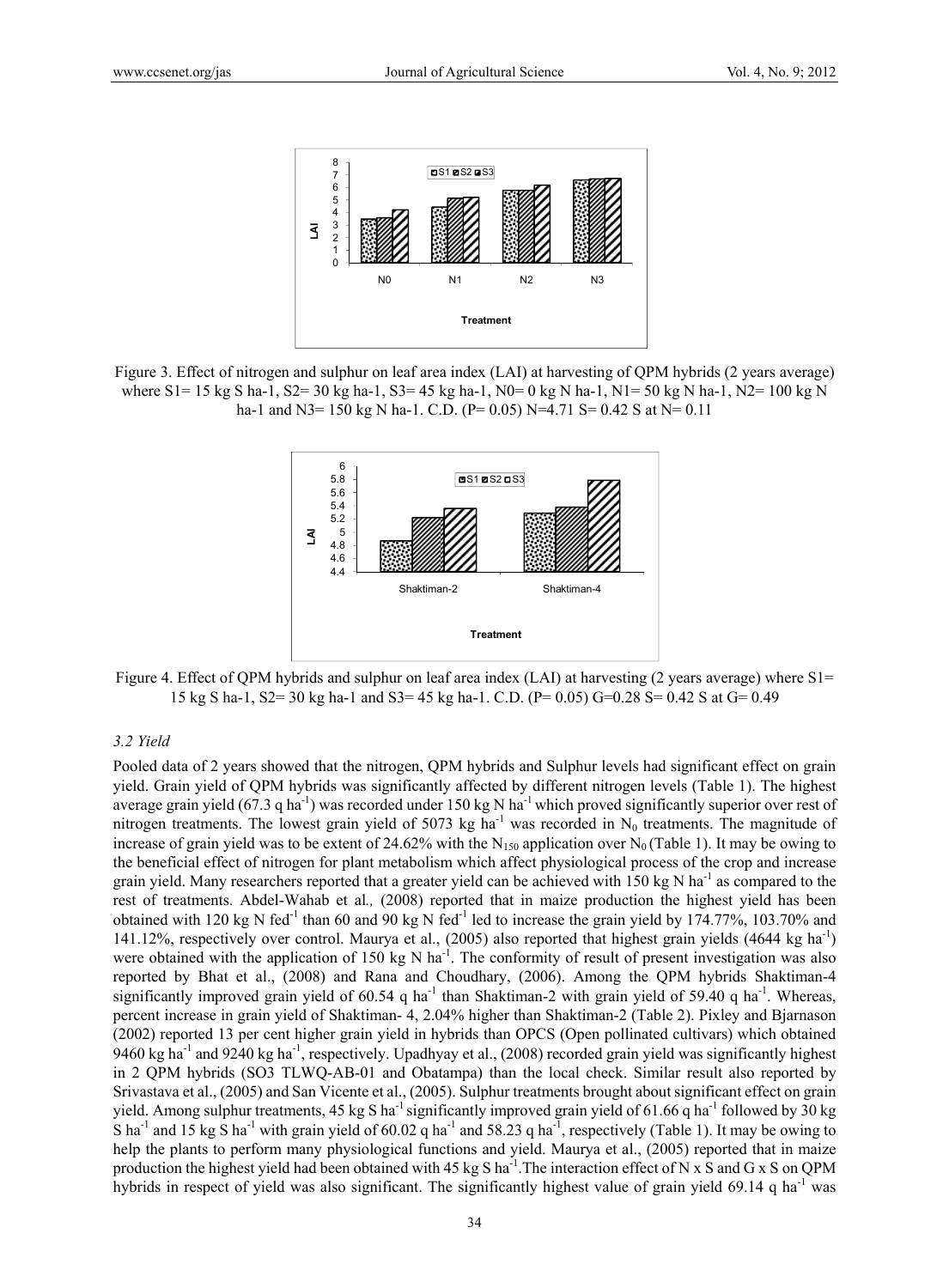obtained incase of 150 kg N ha<sup>-1</sup> (N<sub>3</sub>) in combination with 45 kg S ha<sup>-1</sup> (S<sub>3</sub>) than S<sub>30</sub> × N<sub>150</sub> (Table 1). Interaction effect of nitrogen × sulphur, QPM hybrids x sulphur was found to be significant. Treatment 150 kg N ha<sup>-1</sup> × 45 kg S ha<sup>-1</sup> recorded significantly highest grain yield which proved 5.51% over 150 kg N ha<sup>-1</sup> × 15 kg S ha<sup>-1</sup> (Table 1). Similarly, treatment  $S_{45} \times Shatiman-4$  obtained 5.54% higher grain yield over  $S_{15} \times Shatiman-4$  (Table 2). Similar result was also found that application of S at 45 kg ha<sup>-1</sup> significantly increased seed yields (Bharathi and Poongothai, 2008). The beneficial effect of nitrogen and sulphur on QPM hybrids could be attributed to change physiological process, enhancing bio-available concentration and increase grain yield.

Table 1. Interaction effect of nitrogen and sulphur on grain yield (q ha<sup>-1</sup>) of OPM hybrids (average of two years).

| <b>Treatment</b>                   |                                   | Mean                               |                                   |       |
|------------------------------------|-----------------------------------|------------------------------------|-----------------------------------|-------|
|                                    | $15 \text{ kg S} \text{ ha}^{-1}$ | $30 \text{ kg}$ S ha <sup>-1</sup> | $45 \text{ kg S} \text{ ha}^{-1}$ |       |
| $0 \text{ kg N} \text{ ha}^{-1}$   | 49.11                             | 50.64                              | 52.43                             | 50.73 |
| 50 kg N ha <sup>-1</sup>           | 57.09                             | 58.61                              | 60.40                             | 58.70 |
| $100 \text{ kg N} \text{ ha}^{-1}$ | 61.37                             | 63.40                              | 64.67                             | 63.15 |
| 150 kg N $ha^{-1}$                 | 65.33                             | 67.42                              | 69.14                             | 67.30 |
| Mean                               | 58.23                             | 60.02                              | 61.66                             |       |
| C.D. (0.05)                        | $N=4.10 S=3.12 S$ at $N=3.25$     |                                    |                                   |       |

N= Nitrogen levels S= Sulphur levels S at N= Interaction of nitrogen at same level of sulphur.

Table 2. Interaction effects of QPM hybrids and sulphur on grain yield (q ha<sup>-1</sup>) (average of two years)

| <b>Treatment</b> | Grain yield $(q ha^{-1})$     | Mean                            |                                 |       |
|------------------|-------------------------------|---------------------------------|---------------------------------|-------|
|                  | 15 kg ha $^{-1}$              | $30 \text{ kg} \text{ ha}^{-1}$ | $45 \text{ kg} \text{ ha}^{-1}$ |       |
| Shaktiman-2      | 57.56                         | 59.67                           | 60.98                           | 59.40 |
| Shaktiman-4      | 58.89                         | 60.37                           | 62.35                           | 60.54 |
| Mean             | 58.23                         | 60.02                           | 61.67                           |       |
| C.D. (0.05)      | $G=1.12 S=3.12 S$ at $G=3.21$ |                                 |                                 |       |

G= QPM hybrids S= Sulphur levels S at G= Interaction of QPM hybrids at same level of sulphur.

# *3.3 Quality*

Pooled data on 2 years showed that at different levels of nitrogen, 150 kg ha<sup>-1</sup> (N<sub>3</sub>) gave remarkably highest lysine content 3.96% which was significantly superior over 100 kg N ha<sup>-1</sup> (N<sub>2</sub>) and 50 kg ha<sup>-1</sup> (N<sub>1</sub>). The lowest lysine content was recorded in 0 kg N ha<sup>-1</sup> (N<sub>0</sub>). N<sub>150</sub> registered 5.80% higher lysine content over N<sub>0</sub> (Table 3). The conformity of result of present investigation was also reported by Rasheed et al., (2004). The lysine content of QPM hybrid Shaktiman-4 recorded significantly highest 3.88% over Shaktiman-2 3.82% (Table 4). This might be due to higher nitrogen and sulphur uptake enhances these concentrations and increases these attributes content in grain significantly. The conformity of result of present investigation was also made by Gupta et al., (2009). Among sulphur treatments, significantly highest lysine content 3.88% was recorded with application 45 kg S ha<sup>-1</sup> followed by 30 kg S ha-1 3.85% and 15 kg S ha-1 3.82% (Table 3). The interaction effect of nitrogen (N) x sulphur (S) proved significant effect on lysine content. The significantly highest lysine content 3.99% was obtained in combination with 150 kg N ha<sup>-1</sup> (N<sub>3</sub>) × 45 kg S ha<sup>-1</sup> (S<sub>3</sub>), while the lowest value of lysine 3.93% was observed with 150 kg N ha<sup>-1</sup>  $(N_3) \times 15$  kg S ha<sup>-1</sup> (S<sub>3</sub>) but it was found to be non significant with N<sub>3</sub> x S<sub>2</sub> (Table 3). Similar result also reported by Sakal et al., (2000). Data pertaining to tryptophan content (%) as affected by nitrogen levels. Treatment 150 kg N ha<sup>-1</sup> recorded significantly highest tryptophan content 0.81% over 100 kg N ha<sup>-1</sup> and 50 kg N ha<sup>-1</sup>. The lowest tryptophan 0.71% was obtained with 0 kg N ha<sup>-1</sup>. In contrast, 150 kg N ha<sup>-1</sup> showed 2.34% higher tryptophan content over 0 kg N ha<sup>-1</sup> (Table 3). The QPM hybrid Shaktiman-4 recorded significantly higher tryptophan content 0.77% over Shaktiman-2 0.75% (Table 4). Among sulphur treatments 45 kg S ha<sup>-1</sup> (S<sub>3</sub>) remarkably higher tryptophan content 0.78% which was significantly superior over 30 kg S ha<sup>-1</sup> 0.76% and 15 kg S ha<sup>-1</sup> 0.74%. The significantly highest tryptophan content 0.79% was obtained in combination with 150 kg N ha<sup>-1</sup> (N<sub>3</sub>) × 45 kg S ha<sup>-1</sup>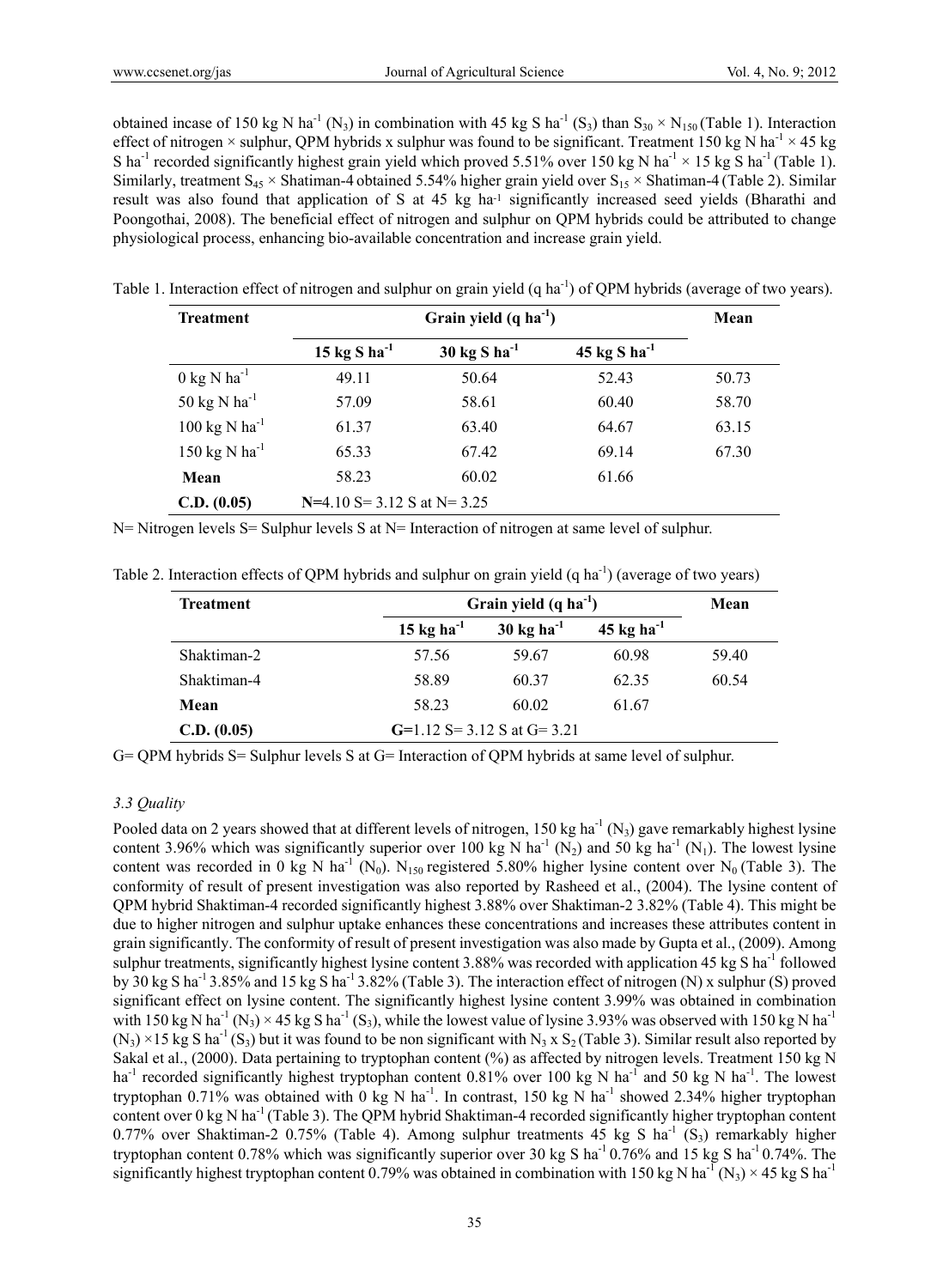$(S_3)$ , while the lowest value of tryptophan 0.75% was observed with 150 kg N ha<sup>-1</sup> (N<sub>3</sub>) x 15 kg S ha<sup>-1</sup> (S<sub>3</sub>) but it was at par with N<sub>3</sub> x S<sub>2</sub> (Table 3). The findings indicate that the 150 kg N ha<sup>-1</sup> with 45 kg S ha<sup>-1</sup> was beneficial in term of grain yield and quality of QPM hybrids under dryland condition.

Table 3. Interaction effect of nitrogen and sulphur on lysine (%) and tryptophan (%) of QPM hybrids (average of two years)

| <b>Treatment</b>                 | Lysine $(\% )$                  |           |           |                                 | Tryptophan $(\% )$ |           |           |      |
|----------------------------------|---------------------------------|-----------|-----------|---------------------------------|--------------------|-----------|-----------|------|
|                                  | 15 kg S                         | 30 kg S   | 45 kg S   | Mean                            | $15 \text{ kg}$ S  | 30 kg S   | 45 kg S   | Mean |
|                                  | $ha^{-1}$                       | $ha^{-1}$ | $ha^{-1}$ |                                 | $ha^{-1}$          | $ha^{-1}$ | $ha^{-1}$ |      |
| $0 \text{ kg ha}^{-1}$           | 3.70                            | 3.73      | 3.76      | 3.73                            | 0.69               | 0.71      | 0.73      | 0.71 |
| 50 $kg$ ha <sup>-1</sup>         | 3.80                            | 3.83      | 3.86      | 3.83                            | 0.72               | 0.74      | 0.76      | 0.74 |
| $100 \text{ kg} \text{ ha}^{-1}$ | 3.84                            | 3.87      | 3.9       | 3.87                            | 0.75               | 0.77      | 0.79      | 0.77 |
| 150 kg ha <sup>-1</sup>          | 3.93                            | 3.96      | 3.99      | 3.96                            | 0.79               | 0.81      | 0.83      | 0.81 |
| Mean                             | 3.82                            | 3.85      | 3.88      |                                 | 0.74               | 0.76      | 0.78      |      |
| <b>C.D.</b>                      | $N=0.18$ S = 0.04 S at N = 0.05 |           |           | $N=0.08$ S = 0.02 S at N = 0.03 |                    |           |           |      |
| (0.05)                           |                                 |           |           |                                 |                    |           |           |      |

N= Nitrogen levels S= Sulphur levels S at N= Interaction of nitrogen at same level of sulphur.

|  |  | Table 4. Interaction effect of QPM hybrids and sulphur on lysine (%) and tryptophan (%) (average of two years) |
|--|--|----------------------------------------------------------------------------------------------------------------|
|  |  |                                                                                                                |

| <b>Treatment</b> | Lysine $(\% )$                  |                      |                      |      | Tryptophan $(\% )$             |                               |                      |      |
|------------------|---------------------------------|----------------------|----------------------|------|--------------------------------|-------------------------------|----------------------|------|
|                  | $15 \text{ kg}$ S<br>$ha^{-1}$  | 30 kg S<br>$ha^{-1}$ | 45 kg S<br>$ha^{-1}$ | Mean | $15 \text{ kg}$ S<br>$ha^{-1}$ | 30 kg S<br>$ha^{-1}$          | 45 kg S<br>$ha^{-1}$ | Mean |
| Shaktiman-2      | 3.79                            | 3.82                 | 3.85                 | 3.82 | 0.73                           | 0.75                          | 0.77                 | 0.75 |
| Shaktiman-4      | 3.85                            | 3.88                 | 3.91                 | 3.88 | 0.75                           | 0.77                          | 0.79                 | 0.77 |
| Mean             | 3.82                            | 3.85                 | 3.88                 |      | 0.74                           | 0.76                          | 0.78                 |      |
| C.D. (0.05)      | $G=0.05$ S = 0.04 S at $G=0.05$ |                      |                      |      |                                | $G=0.01 S=0.01 S$ at $G=0.02$ |                      |      |

G= QPM hybrids S= Sulphur levels S at G= Interaction of QPM hybrids at same level of sulphur.

# *3.4 Economics*

Pooled data of 2 years showed that treatment 150 kg N ha<sup>-1</sup> gave remarkably higher net monetary returns Rs. 48720.39 ha<sup>-1</sup> and B: C ratio 2.63 followed by 100 kg N ha<sup>-1</sup> and 50 kg N ha<sup>-1</sup> and lowest net return Rs.17317.86 ha<sup>-1</sup> and B: C ratio 1.61 was observed under 0 kg N ha<sup>-1</sup> (Table 5). Similar findings also reported by Sepat and Kumar, (2007). QPM hybrid Shaktiman-4 fetched the highest net monetary return Rs. 36246.01 ha<sup>-1</sup> and B: C ratio 2.22 over Shaktiman-2 (Table 6). Among sulphur levels highest mean value of net monetary return Rs. 37943.30 ha<sup>-1</sup> and B: C ratio 2.24 was obtained with 45 kg S ha<sup>-1</sup> than the rest of sulphur treatments. Interaction effect of nitrogen × sulphur on net monetary returns and B: C ratio was found to be significant. The highest net monetary returns Rs. 56075.52 ha<sup>-1</sup> and B: C ratio 2.68 was obtained combination with 150 kg N ha<sup>-1</sup> × 45 kg S ha<sup>-1</sup> (Table 5). It might be due to highest yield under 150 kg N ha<sup>-1</sup> in combination with 45 kg S ha<sup>-1</sup> leading to better net return and benefit: cost ratio. The findings indicate that the 150 kg N ha<sup>-1</sup> with 45 kg S ha<sup>-1</sup> was beneficial in term of grain yield, quality and economics of QPM hybrids under dryland condition.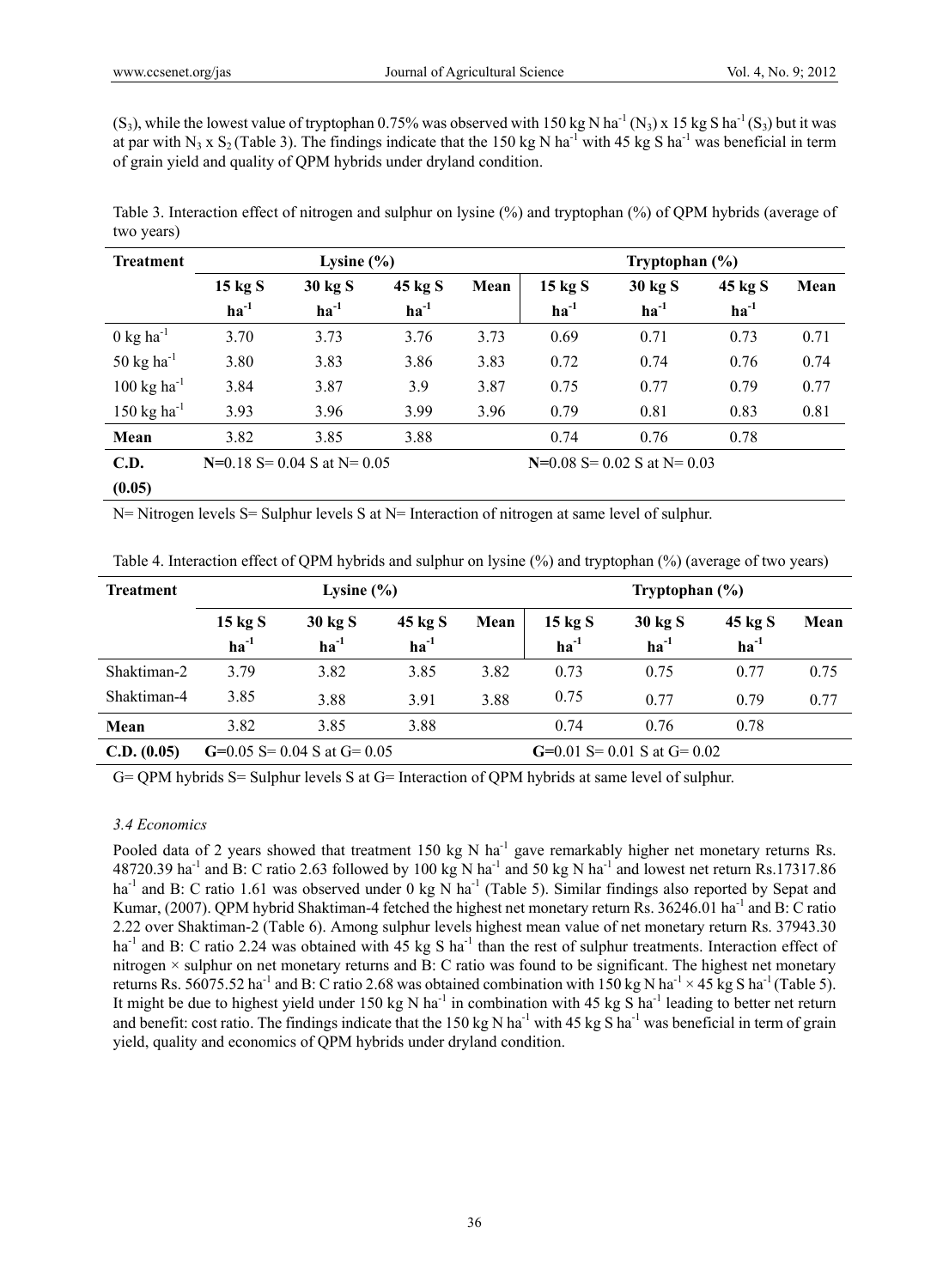| <b>Treatment</b>                 |                             | Net return $($ ha <sup>-1</sup> ) |           |          |                                 |           | <b>B</b> : C ratio          |      |
|----------------------------------|-----------------------------|-----------------------------------|-----------|----------|---------------------------------|-----------|-----------------------------|------|
|                                  | $15 \text{ kg}$ S           | 30 kg S                           | 45 kg S   | Mean     | $15 \text{ kg}$ S               | 30 kg S   | 45 kg S                     | Mean |
|                                  | $\mathbf{h}\mathbf{a}^{-1}$ | $ha^{-1}$                         | $ha^{-1}$ |          | $ha^{-1}$                       | $ha^{-1}$ | $\mathbf{h}\mathbf{a}^{-1}$ |      |
| $0 \text{ kg ha}^{-1}$           | 16741.15                    | 17333.11                          | 17879.30  | 17317.86 | 1.56                            | 1.62      | 1.67                        | 1.61 |
| 50 kg ha <sup>-1</sup>           | 31910.32                    | 34224.28                          | 35422.61  | 33852.41 | 2.13                            | 2.17      | 2.21                        | 2.17 |
| $100 \text{ kg} \text{ ha}^{-1}$ | 40414.75                    | 41672.30                          | 42395.78  | 41494.28 | 2.37                            | 2.41      | 2.43                        | 2.40 |
| $150 \text{ kg} \text{ ha}^{-1}$ | 43509.68                    | 46575.98                          | 56075.52  | 48720.39 | 2.60                            | 2.61      | 2.68                        | 2.63 |
| Mean                             | 33143.97                    | 34951.42                          | 37943.30  |          | 2.17                            | 2.20      | 2.25                        |      |
| C.D.                             | N=2455 S= 1334 S at N= 1775 |                                   |           |          | $N=0.36$ S = 0.06 S at N = 0.07 |           |                             |      |
| (0.05)                           |                             |                                   |           |          |                                 |           |                             |      |

Table 5. Interaction effects of nitrogen and sulphur on Net return (`ha<sup>-1</sup>) and B: C ratio of QPM hybrids (average of two years)

N= Nitrogen levels S= Sulphur levels, S at N= Interaction of nitrogen at same level of sulphur.

Table 6. Interaction effects of QPM hybrids and sulphur on Net return (` ha-1) and B: C ratio (average of two years)

| <b>Treatment</b> |                                          |                           | <b>B</b> : C ratio                    |          |                                |                                |                               |      |
|------------------|------------------------------------------|---------------------------|---------------------------------------|----------|--------------------------------|--------------------------------|-------------------------------|------|
|                  | $\frac{15 \text{ kg S}}{\text{ha}^{-1}}$ | 30 kg S<br>$ha^{-1}$      | $45 \text{ kg S}$<br>ha <sup>-1</sup> | Mean     | $15 \text{ kg S}$<br>$ha^{-1}$ | 30 kg S<br>$ha^{-1}$           | 45 kg S<br>$\mathbf{ha}^{-1}$ | Mean |
| Shaktiman-2      | 32862.99                                 | 34414.82                  | 36062.01                              | 34446.61 | 2.13                           | 2.19                           | 2.22                          | 2.18 |
| Shaktiman-4      | 33424.95                                 | 35487.99                  | 39825.09                              | 36246.01 | 2.19                           | 2.20                           | 2.26                          | 2.22 |
| Mean             | 33143.97                                 | 34951.40                  | 37943.55                              |          | 2.16                           | 2.20                           | 2.24                          |      |
| C.D. (0.05)      |                                          | G=1023 S=1334 S at G=1685 |                                       |          |                                | $G=0.03$ S= 0.02 S at $G=0.04$ |                               |      |

G= QPM hybrids S= Sulphur levels S at G= Interaction of QPM hybrids at same level of sulphur.

# **4. Conclusions**

Based on the above findings in respect of the yield, quality and economics, best results were achieved with QPM hybrid 'Shaktiman-4' along with application of 150 kg N ha<sup>-1</sup> + 45 kg S ha<sup>-1</sup> can be recommended for sustaining productivity and profitability under dryland condition of Eastern Uttar Pradesh of India.

# **References**

- Abdel-Wahab, A. F. M. (2008). Evaluation of enriched compost and its role in synergy with rhizobacteria and N-fertilization for improving maize productivity in sandy soil. *Journal of Agric. Sci., 16*(2), 319-334.
- Bharathi, C., & Poongothai, P. (2008). Residual effect of sulphur application to maize on subsequent green gram in haplustalf. *Legume Res*., *31*(3), 179-183.
- Bhat, R. A., Altaf Wani, Beigh, M. A. H., & Dawson, J. (2008). Integrated nitrogen management on the growth and yield of maize (*Zea mays* L.) under conditions of Uttar Pradesh. *Asian J. of Hortic*., *3*(2), 229-231.
- Cheema, H. S., & Singh, B. (1991). *Software Statistical Package* CPCS-1. Department of Statistics, *Punjab Agricultural University*, Ludhiana, India.
- Cochran, W. G., & Cox, G. M. (1967). *Experimental Designs*. Asia Publishing House New Delhi.
- Gaur, B. L., Mansion, P. R., & Gupta, D. C. (1992). Effect of nitrogen levels and their splits on yield of winter maize, *Indian J. Agron*, *37*(4), 816-817.

Hernandez, H., & Bates, L. S. (1969). Determination of lysine, Res. *Bull. CIMMYT*, No.13.

Lohry, R. O. (1990). Effect of N fertilizer rate and nitropyrin on leaf chlorophyll, leaf N concentration and yield of three irrigated maize hybrid in Nebraska, Dissertation. *Abs. Int. Sci. and Eng., 50*(12), 5387B.